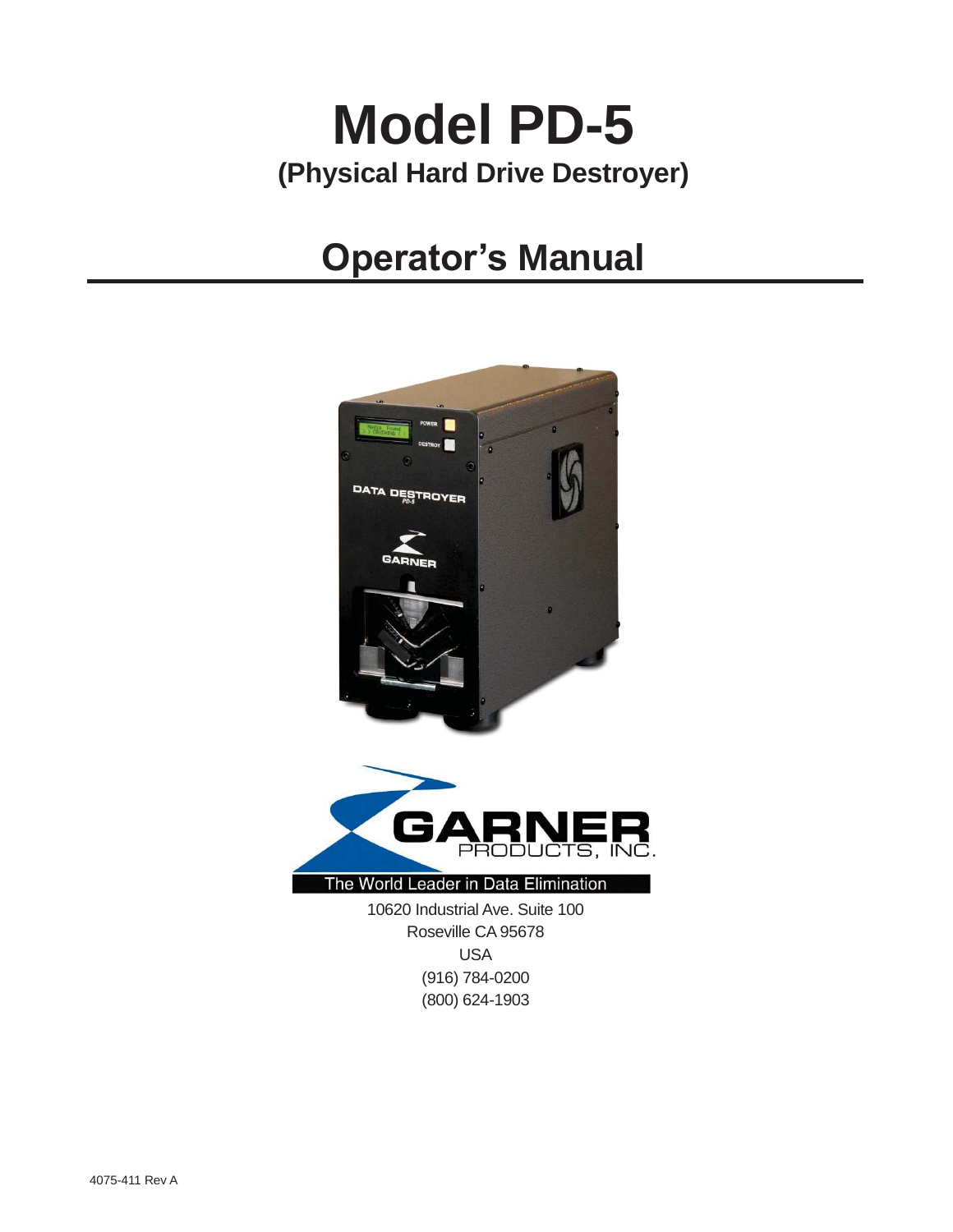## **Table of Contents**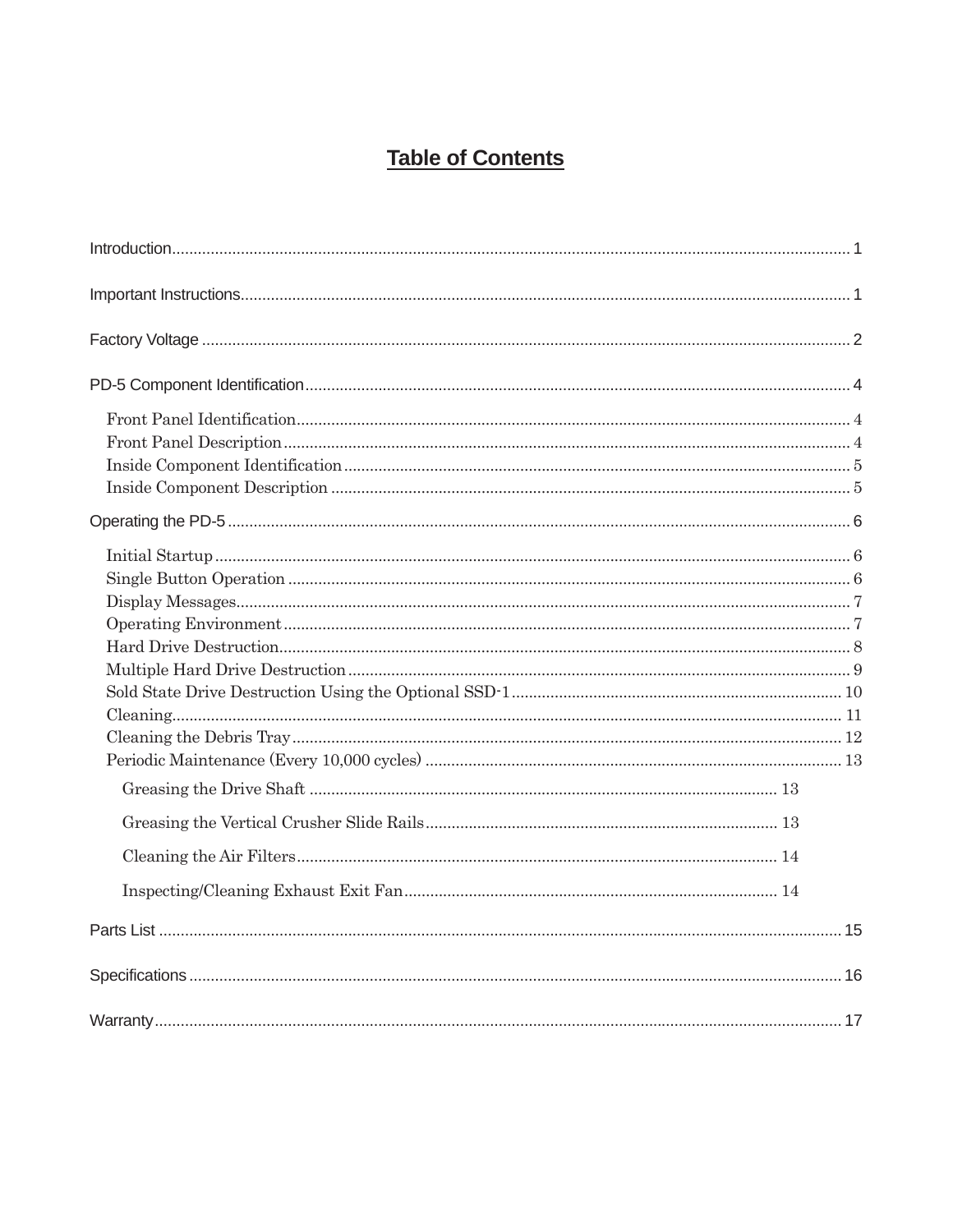#### **Introduction**

Thank you for purchasing the PD-5 Physical Hard Drive Destroyer. The PD-5 will physically destroy working and non-working hard disk drives (HDD), Network HDD, Half-Height HDD, Standard HDD and Laptop HDD by bending, breaking and mangling data platters, pc boards and the frames of the hard drives.

The PD-5 is also designed to destroy solid state memory devises when used with the optional SSD Destroyer accessory.

To ensure safe operation of the PD-5, please be sure to read and understand the contents of this operator's manual before operating the PD-5. We also advise you to keep this manual at hand for a quick reference in the future.

#### **Important Instructions**

## **PLEASE READ THIS INFORMATION BEFORE USING MODEL PD-5**

This shipment was packaged and delivered to the carrier with utmost care to ensure safe delivery of goods to you, our valued customer. **PLEASE RETAIN ALL SHIPPING MATERIALS FOR FUTURE USE. FAILURE TO DO SO MAY RESULT IN FREIGHT DAMAGE AND VOID WARRANTY.** 

In the event that you must transport your PD-5 to a different location or to the factory for repair service, you must package it for safe delivery. Failure to do so may result in freight damage and will void the factory warranty.

Please contact Garner Products, Inc. at (800) 624-1903 for further information if required.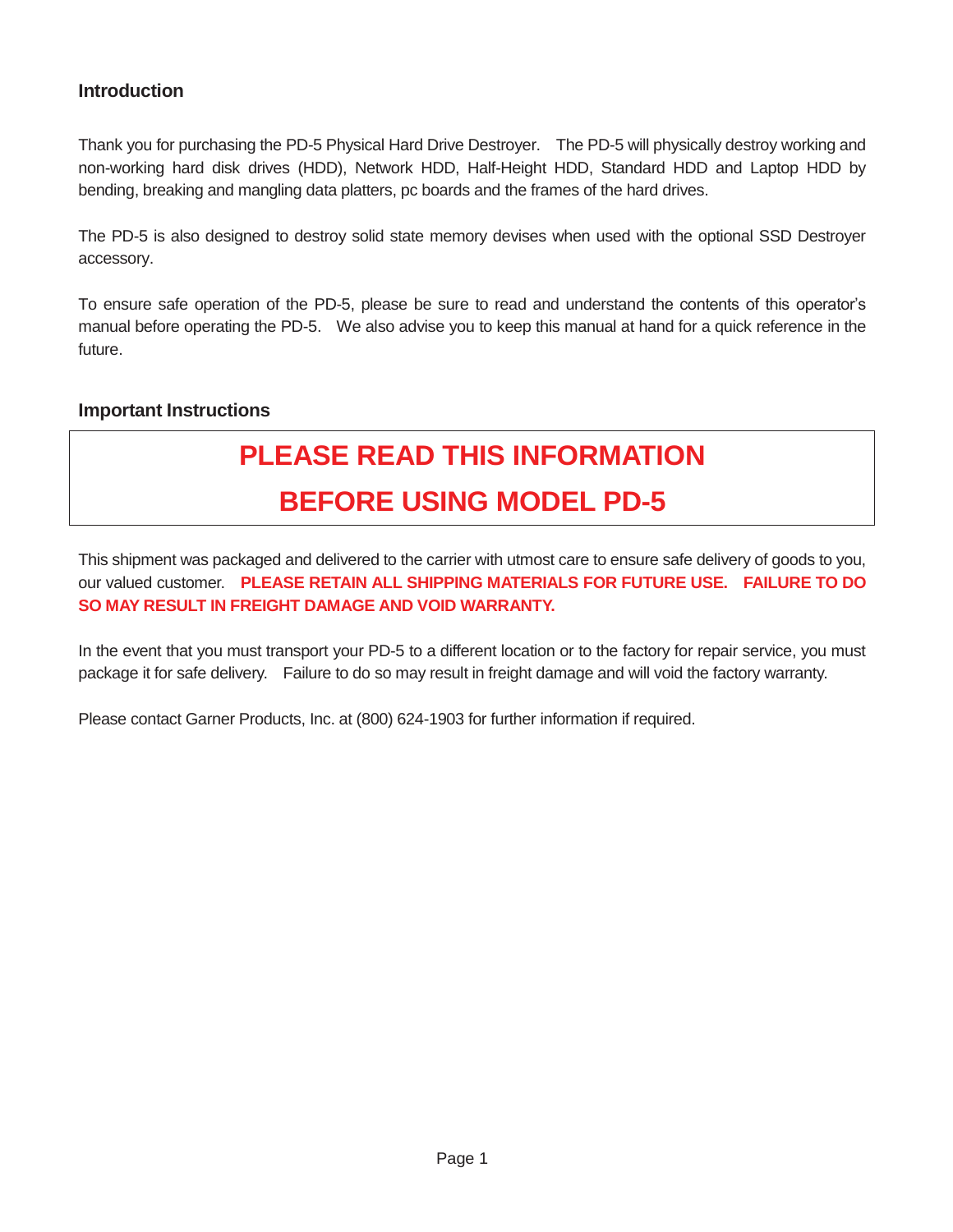

Each PD-5 comes with the above insert identifying the factory set voltage configuration. If the identified voltage does not match your voltage mains, the correct voltage can be easily configured using the field selectable switch. In the event the PD-5's voltage setting needs to be changed, please perform the following steps:



 NOTE: BEFORE PERFORMING ANY MAINTENANCE ON THE PD-5, TURN THE UNIT OFF AND UNPLUG THE POWER CORD FROM THE ELECTRICAL OUTLET.

1) Remove 11 screws with T-20 Torx Driver from the chassis' right side.

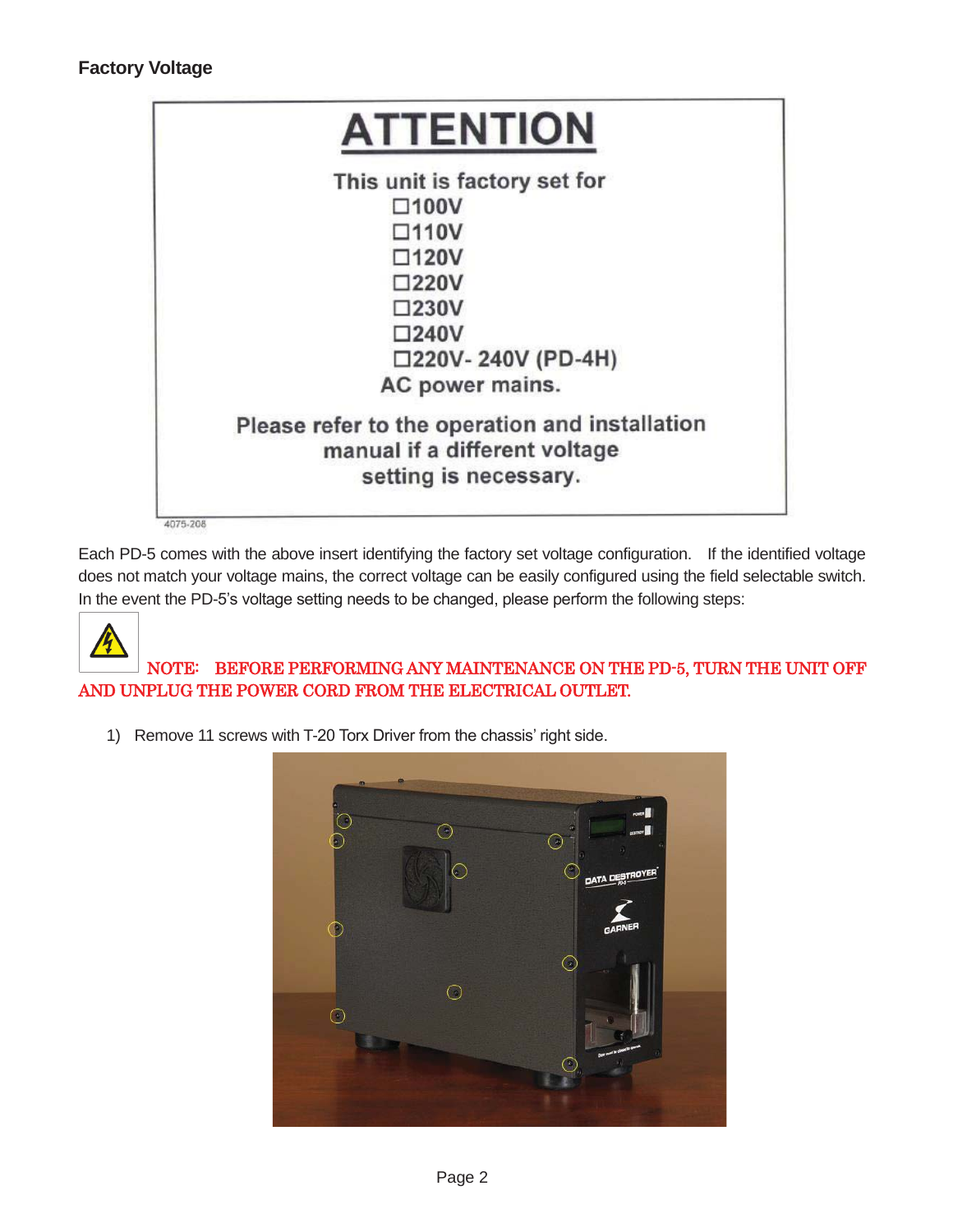2) Carefully set the side panel perpendicular to the rear of the unit. Note: The ground cable attached to the side panel does not need to be removed.



3) Slide the red power setting switch to either the 115V or 230V setting. Choose the setting that most closely matches your power mains voltage.



4) Replace the side panel and secure with 11 screws using T-20 Torx Driver.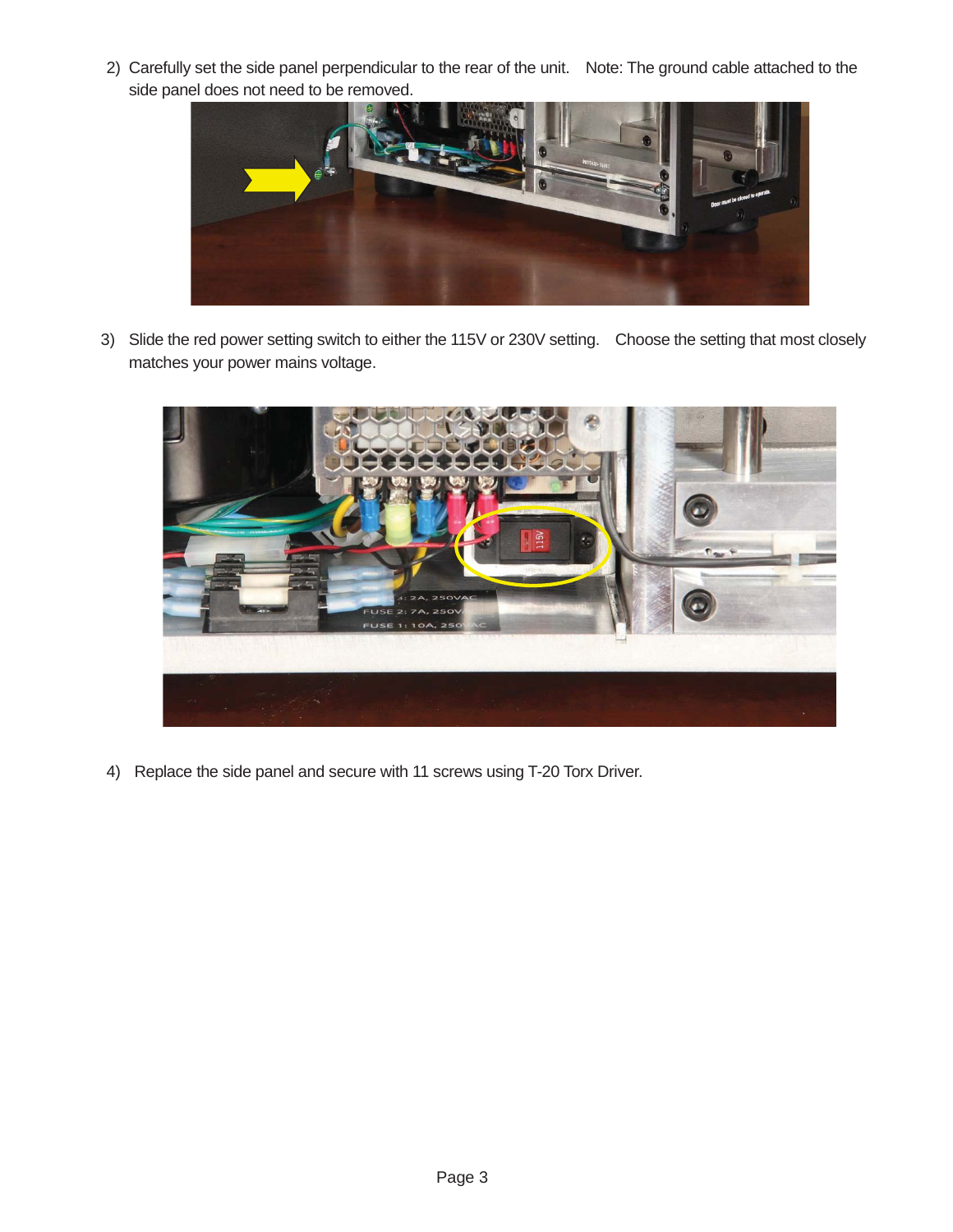## *Front Panel Identification*



## *Front Panel Description*

| <b>Power Button</b>         | Applies power to the PD-5.                                                                                                                                                                                                                                          |  |
|-----------------------------|---------------------------------------------------------------------------------------------------------------------------------------------------------------------------------------------------------------------------------------------------------------------|--|
| <b>LCD Display</b>          | 32 Character LCD Display with counter for Session and Total.                                                                                                                                                                                                        |  |
| <b>Destroy Button</b><br>3) | Initiates the destruction function.                                                                                                                                                                                                                                 |  |
| 4) Door/Door Handle         | Prevents access to the HDD and destruction wedge during the destruction<br>process. If opened during the destruction process, the destruction wedge will<br>automatically stop. When the door is closed, the destruction wedge will return<br>to its home position. |  |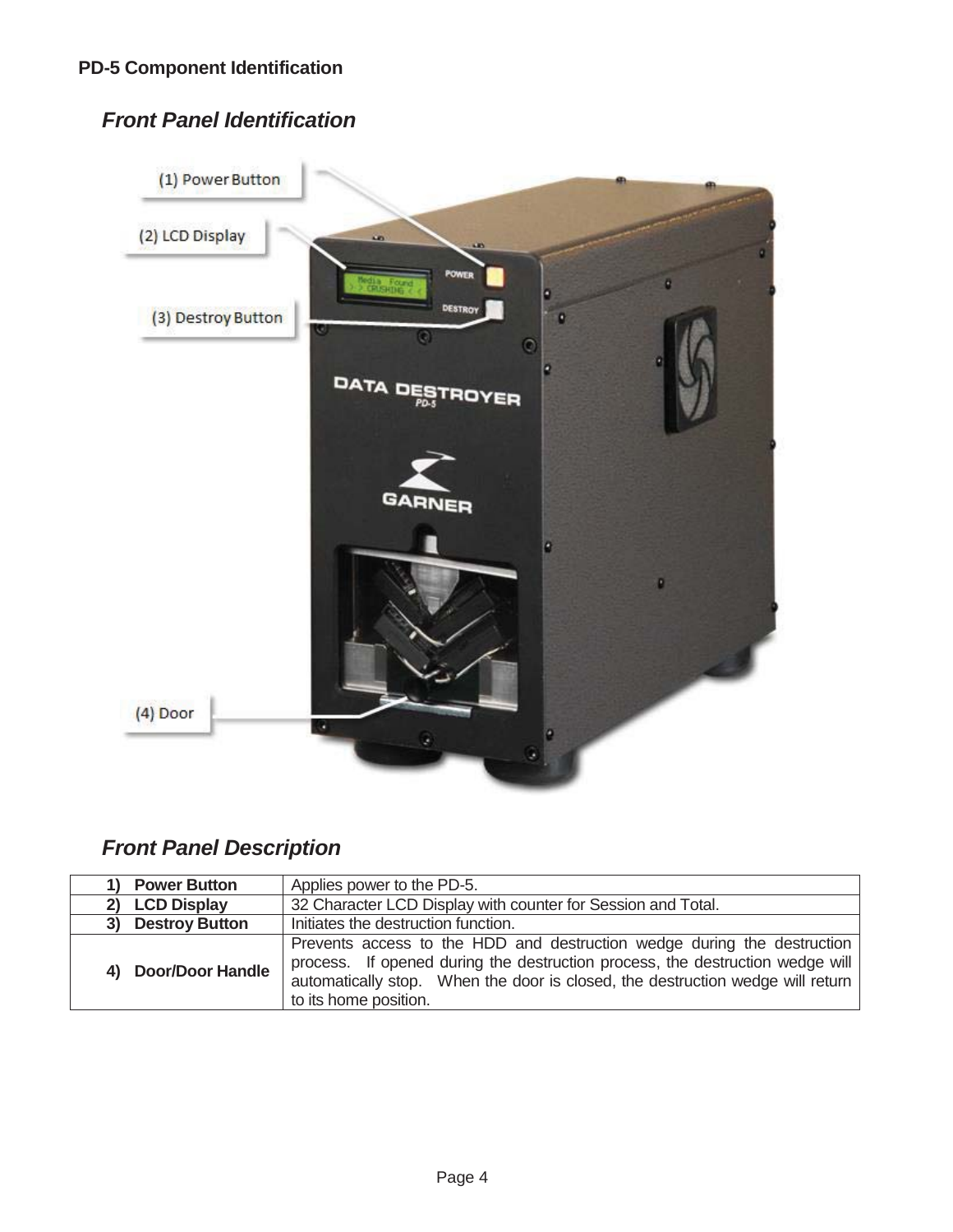

## *Inside Component Description*

| 1) Destruction Wedge     | The Destruction Wedge pushes down on the hard drive(s) bending and<br>breaking the external and internal components, rendering the hard drive<br>inoperable. |  |
|--------------------------|--------------------------------------------------------------------------------------------------------------------------------------------------------------|--|
| 2) Hard Drives           | Image shows the proper location of two 1" hard drives stacked on top of each<br>other. Note: Hard drives are centered between the two Support Rails.         |  |
| 3) Support Rails         | Supports and aligns the hard drive(s).                                                                                                                       |  |
| <b>Debris Tray</b><br>4) | Removable tray helps collect hard drive debris caused by the destruction<br>process. The Debris Tray can be easily lifted out and emptied.                   |  |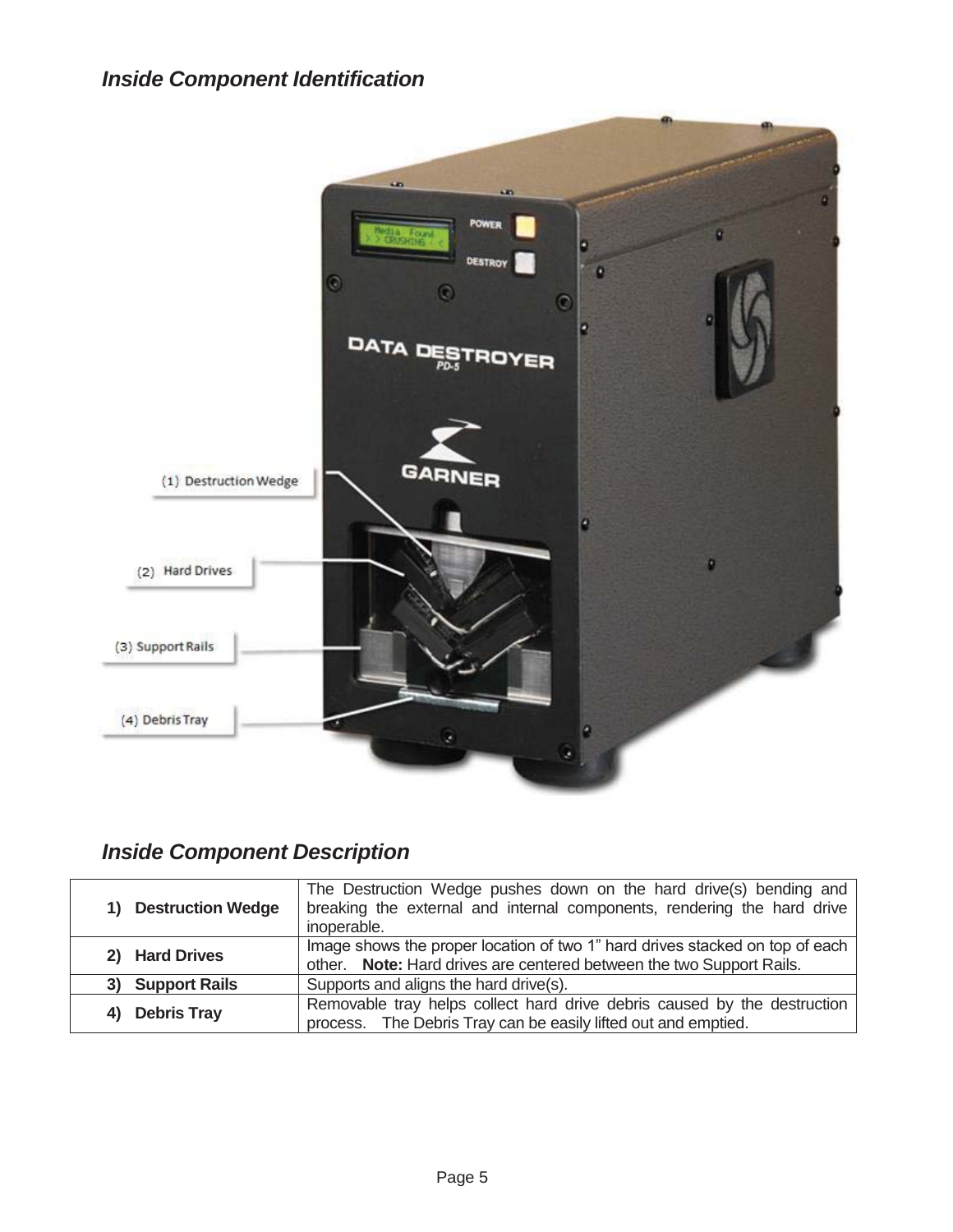#### *Initial Startup*

- **1)** Unpack the shipping carton/case and take out the PD-5 Physical Destroyer.
- **2)** Make sure that the PD-5 has not been damaged during transportation.
- **3)** Retain all shipping materials for possible future use.
- **4)** Confirm power configuration as indicated on the attached sheet placed with this manual. Alternately, you can perform the steps in the "Factory Voltage" section of this manual.

## *Single Button Operation*

- **1)** Press the "Power" button. The LCD display will go through a start sequence which will display manufacturer information, software version, total number of cycles and then a ready screen. The destruction wedge returns to home position.
- **2)** Open door (The LCD display will show "Door Open") and place the hard drive(s) on the Support Rails. **Note:** Center the hard drive between right and left Support Rails and ensure the hard drive(s) are positioned towards the back (Laptop drives can be oriented perpendicular to the standard drive orientation to mount on both support rails).
- **3)** Shut the door. The LCD will display "Ready Session: 0".
- **4)** Press the "Destroy" button. The PD-5 will destroy the media in the destruction chamber and return to the home position, ready to destroy the next piece of media.
- **5)** Open the door and remove the hard drive(s) when the LCD displays "Ready Session: 1", indicating the destruction process is complete and a cycle has been recorded.
- **6)** Repeat Steps 2-5 until the job is complete.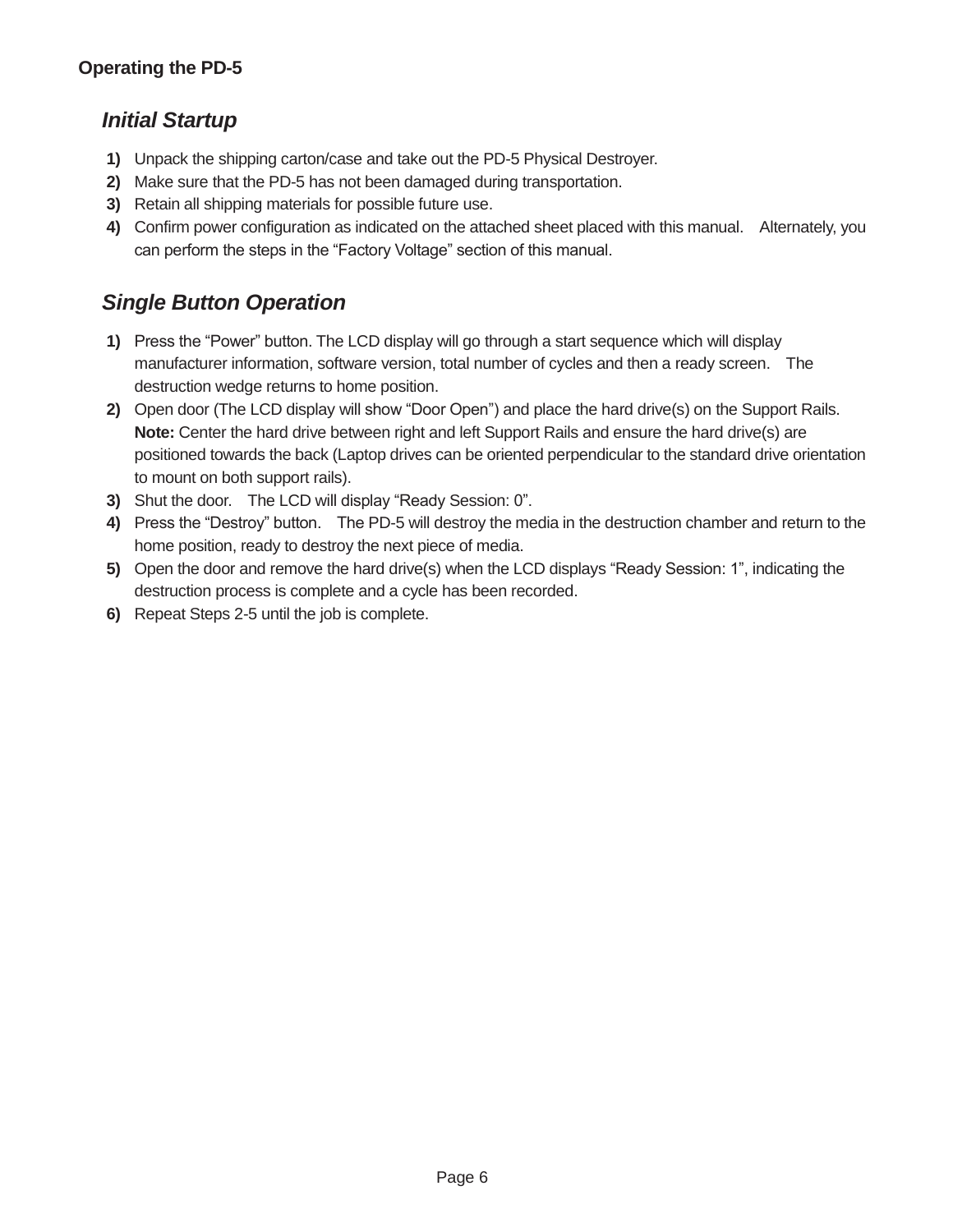### *Display Messages*

| <b>Action</b>                                         | <b>LCD Display</b>                               | <b>Description</b>                                                                                        |
|-------------------------------------------------------|--------------------------------------------------|-----------------------------------------------------------------------------------------------------------|
| Step 1:<br>Press POWER<br>button                      | <b>GARNER</b><br>PRODUCTS, INC.                  | Displays Manufacturer.                                                                                    |
|                                                       | <b>Garner Products</b><br><b>PD-5 Crusher</b>    | Displays Destroyer Model.                                                                                 |
|                                                       | <b>FIRMWARE VER</b><br>##                        | Displays current firmware version.                                                                        |
|                                                       | <b>Total Count</b><br>#<br>##                    | Displays total erasing cycles.<br>Number on left indicates number of<br>times the counter reached 50,000. |
|                                                       | Ready                                            | Ready for media to be placed in the<br>destruction chamber.                                               |
|                                                       | Session = $0$                                    | Counter for erase cycles from power<br>up.                                                                |
| Step 2:<br>Insert media<br>Step 3:<br>Press "Destroy" | Door Open                                        | Indicates media safety door is open -<br>this is normal when inserting media<br>to be destroyed.          |
|                                                       | <b>Finding Media</b>                             | Destroy cycle has started.                                                                                |
|                                                       | <b>Media Found</b><br>> CRUSHING <               | PD-5 switches from high speed to<br>high torque to crush media.                                           |
|                                                       | <b>MAX FORCE</b>                                 | PD-5 has used maximum force and<br>will stop and return to home.                                          |
|                                                       | <b>Going Home</b>                                | Indicates PD-5 is returning to home<br>position (Wedge at MAX height).                                    |
|                                                       |                                                  |                                                                                                           |
| Step 4:                                               | Ready<br>Session $= 1$                           | Destroy cycle is complete.<br>Open<br>door and remove media.                                              |
| <b>Periodic</b><br><b>Maintenance:</b>                | <b>Service Required</b><br>See Operator's Manual | Every 10,000 cycles, the PD-5<br>requires service. See page 13 of<br>manual for details                   |

### *Operating Environment*

Do not use or keep the PD-5 in environments with excessive heat, cold, humidity, or dust.

Use caution when bringing the PD-5 from a cold environment into a warm environment. If moisture has accumulated due to a sudden change of temperature, wait (1) hour until moisture has completely dissipated before operating the PD-5.

Place the PD-5 on a secure and stable horizontal surface. Position the PD-5 to allow proper air flow from the side air inlets and the rear exhaust. A minimum clearance of 6 inches from any obstructing wall or solid surface is recommended.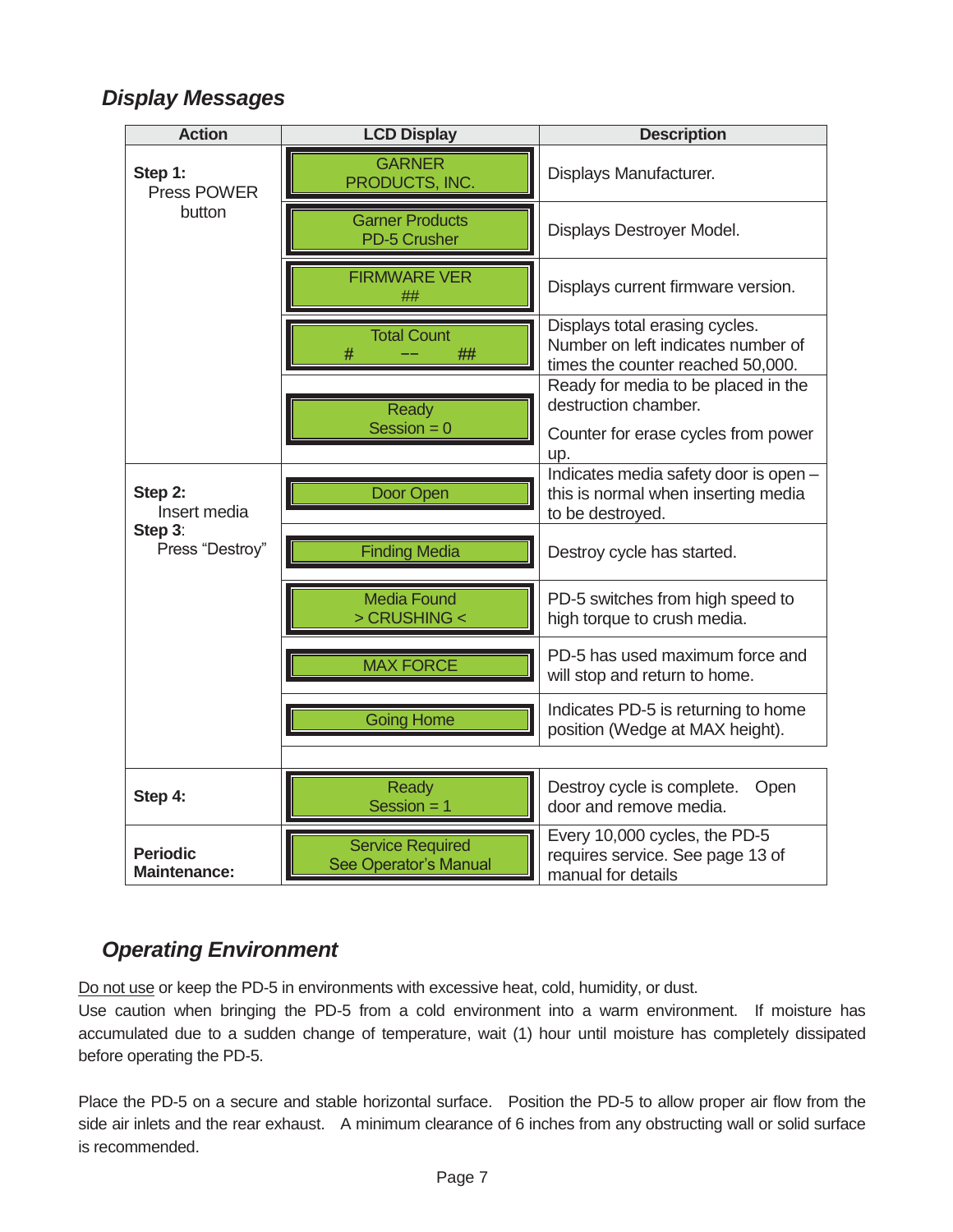## *Hard Drive Destruction*

The PD-5 is designed to destroy many different formats of hard drives including: laptop drives, standard 1" drives, and 1.5" drives.



To destroy hard drives:

- 1) Press Power button.
- 2) Remove mounting hardware from hard drive that would cause the media door not to close.
- 3) Lift door, and insert hard drive into PD-5.



- 4) Close door and press the "Destroy" button to activate destruction cycle.
- 5) Open Door and remove the crushed hard drive(s).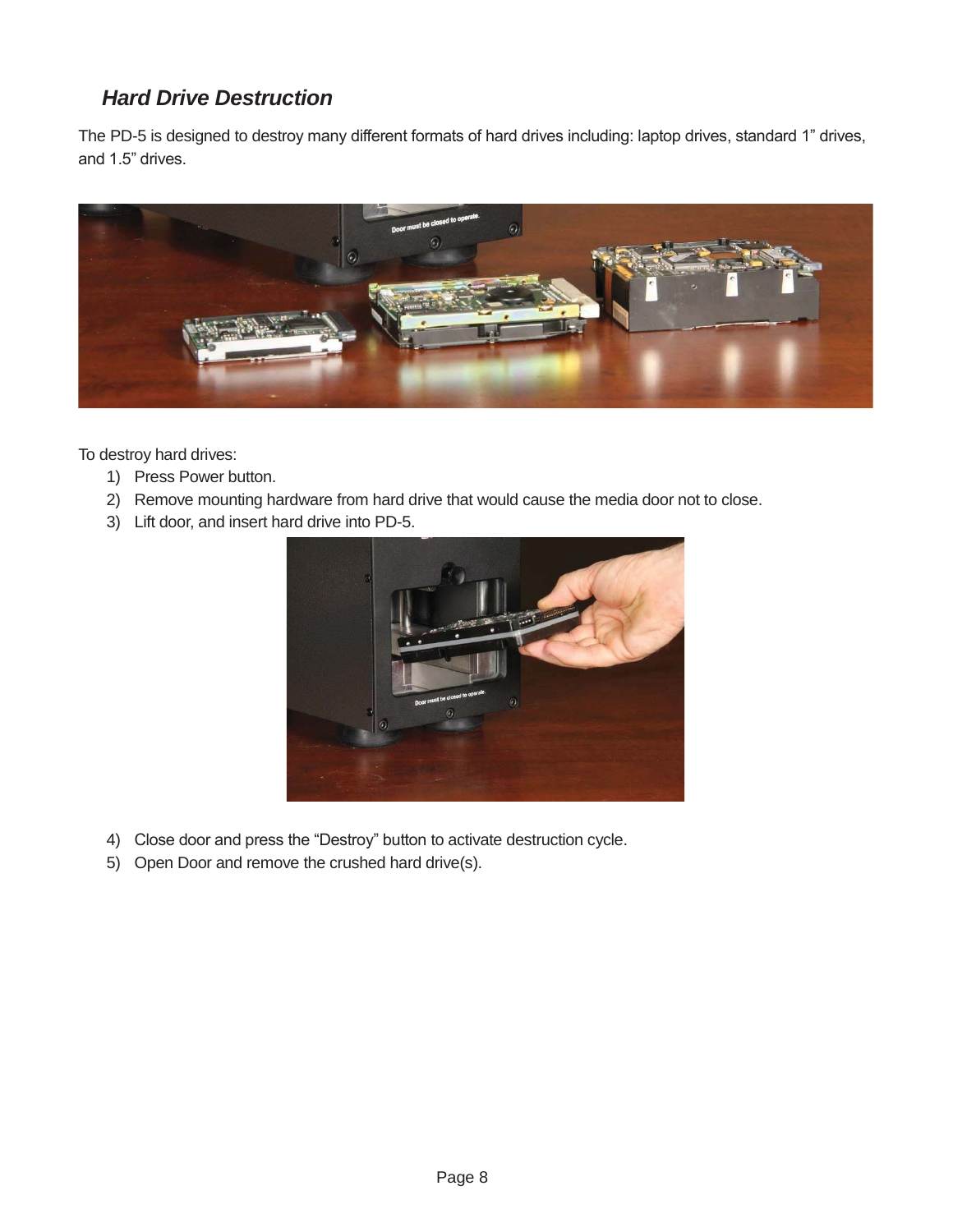## *Multiple Hard Drive Destruction*

The most efficient way of destroying hard drives is to destroy multiple hard drives at one time. The PD-5 is designed to destroy up to (8) laptop drives or (2) standard 1" drives at one time.



Single Hard Drive Destruction

Multiple Hard Drive Destruction (Note that the image on the left is of 8 laptop hard drives loaded perpendicular to the support rails)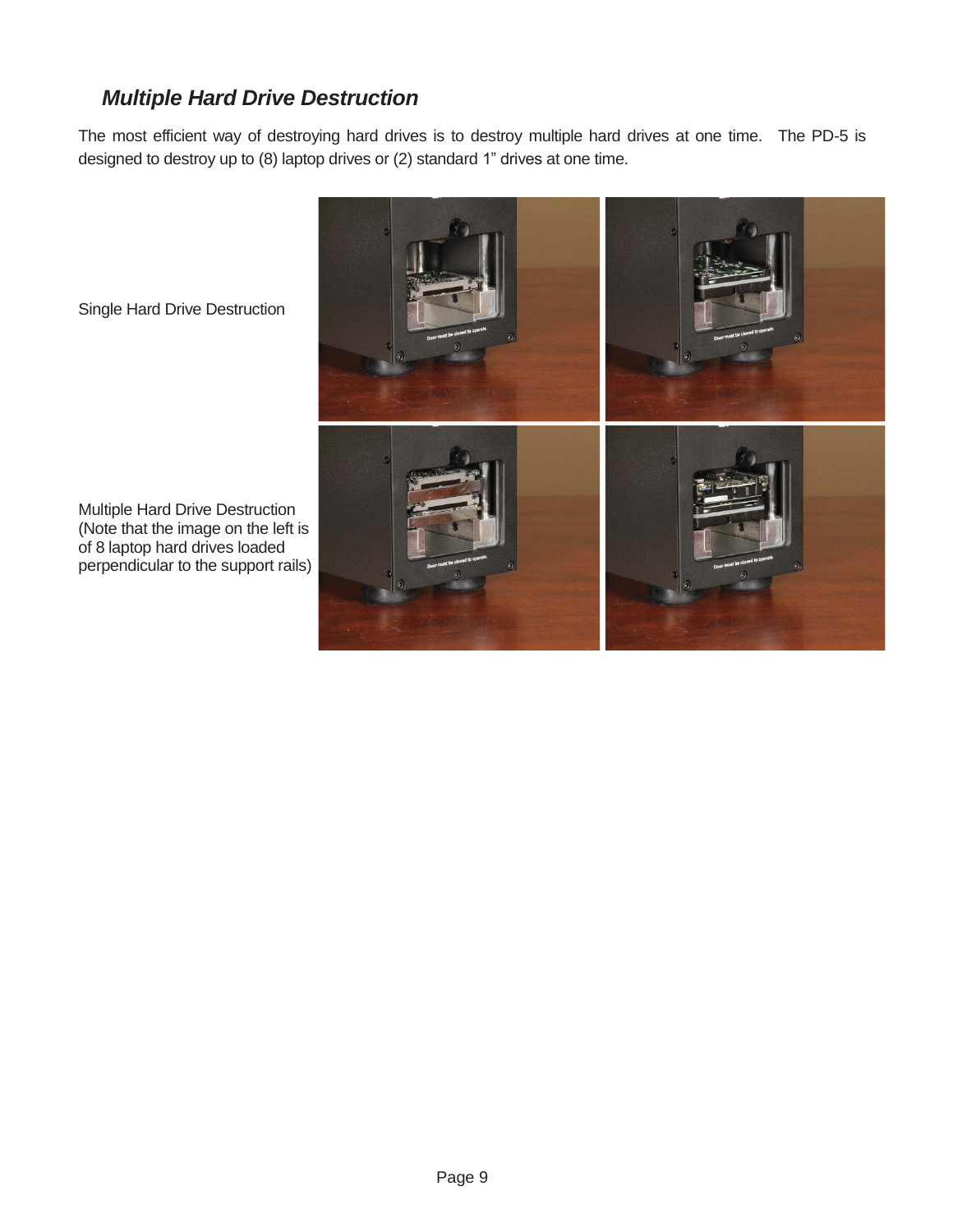## *Sold State Drive Destruction Using the Optional SSD-1*

1) Lift door, and insert SSD-1 solid state destroyer into PD-5



2) Place SSD's, USB drives, compact flash disks, cameras, hard drive controller boards and cell phones (REMOVE BATTERY FIRST) in between the panels of the SSD Media Transport Sleeve and slide the sleeve into the opening within the SSD Destroyer.



3) Close the door and press the "Destroy" button. The PD-5 and the SSD Destroyer will destroy the media and return to home position to be ready to destroy the next piece of media.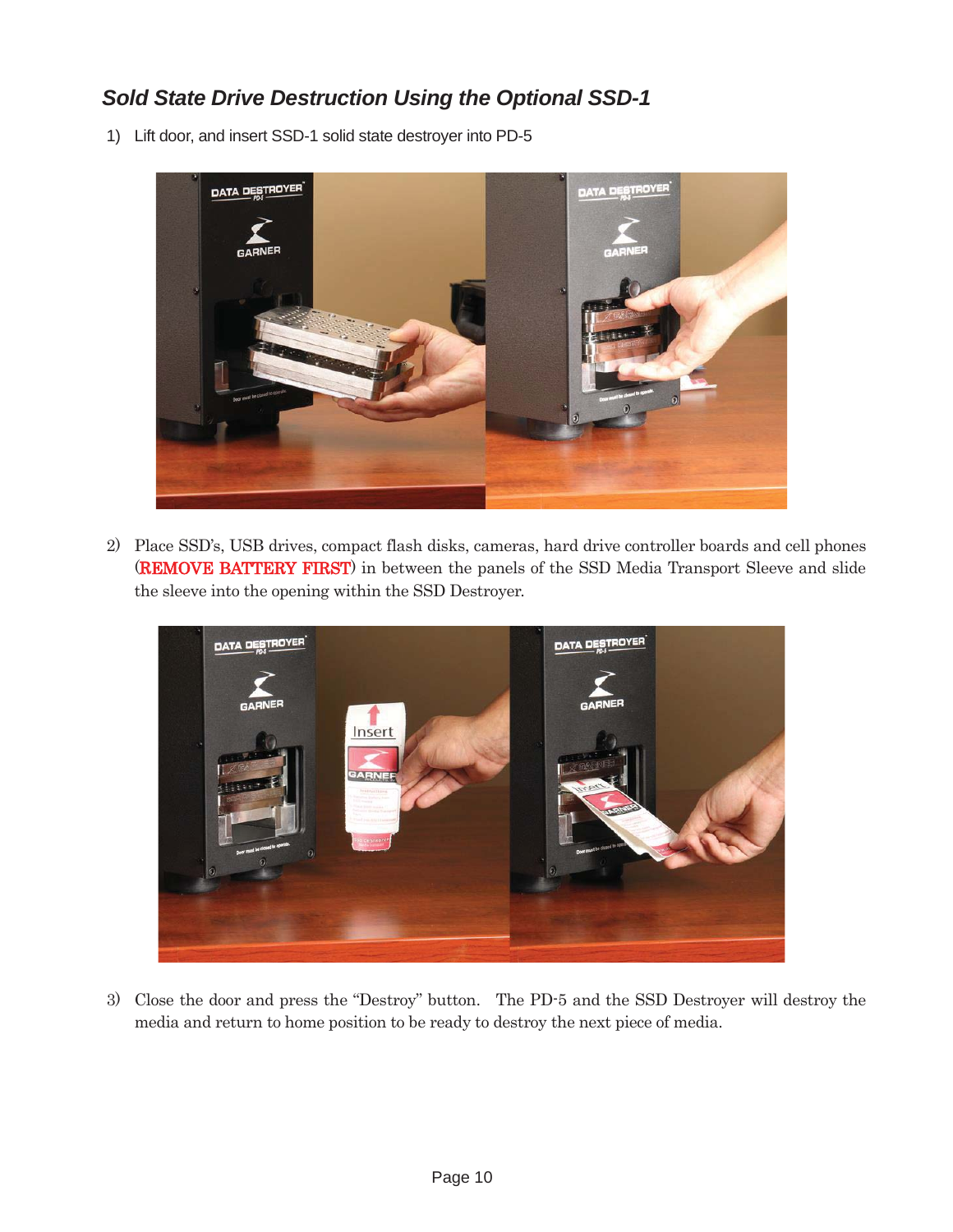

4) Open the door and remove the media by gripping the end of the SSD Media Transport Sleeve. The SSD Media Transport Sleeve is tough and designed for multiple cycles. The LCD displays "Ready Session: 1", indicating the destruction process is complete and a cycle has been recorded. Remove SSD destroyer if desired.

### *Cleaning*

Wipe dirt off with a soft and dry cloth. Do not use chemicals or solvents.

**Note:** Use caution when cleaning the unit as some debris is sharp and may contain glass.

To achieve proper hard drive placement, sweep or vacuum Hard Drive debris from the inside of the PD-5. Empty debris from the Debris Tray and remove any debris that has remained on the Support Rails. Excess debris will alter the placement of the HDD and may cause damage to the PD-5. (See "Cleaning the Debris Tray", page 12.)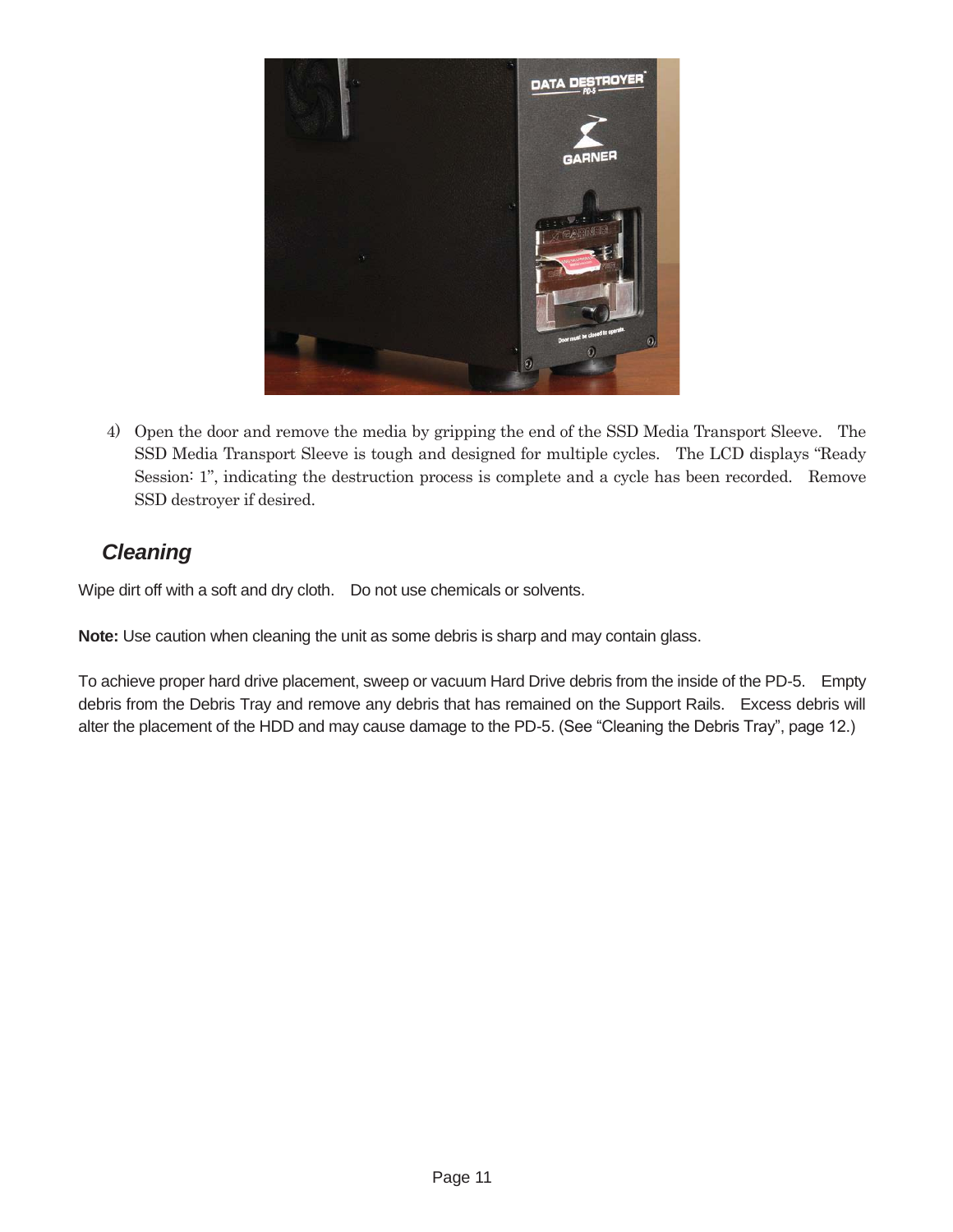## *Cleaning the Debris Tray*

During the destruction process small fragments of the hard drive may be left on the Support Rails and in the Debris Tray. Sweep or vacuuming the fragments from the Support Rails into Debris Tray located on the bottom of the Destruction Chamber in between the Support Rails of the PD-5. When enough debris has accumulated, the Debris Tray needs to be removed and emptied.

- 1) Make sure destruction wedge has returned to the top or home position. Wait for motor to stop.
- 2) Open Door.
- 3) Sweep debris from side rails into Debris Tray.
- 4) Lift and remove Debris Tray.
- 5) Empty Debris Tray into trash container.
- 6) Check bottom of crush chamber for additional debris.

If additional debris is found use a small brush to move additional debris to the front of the destruction chamber. There are two holes that allow debris to be swept out of the floor of the destruction chamber. **Note:** Placing the debris tray under the front of the PD-5 will catch the debris as it falls from the two holes in the front of the destruction chamber. (See "Cleaning Tips" below).

7) Replace the Debris Tray and resume the destruction process.

**Note:** Make sure that the Debris Tray is inserted all the way to the back of the chamber or the door will not shut completely.

**Cleaning Tip:** You can use the debris tray itself to clear remaining debris from the bottom of the PD-5 as demonstrated in the images below.

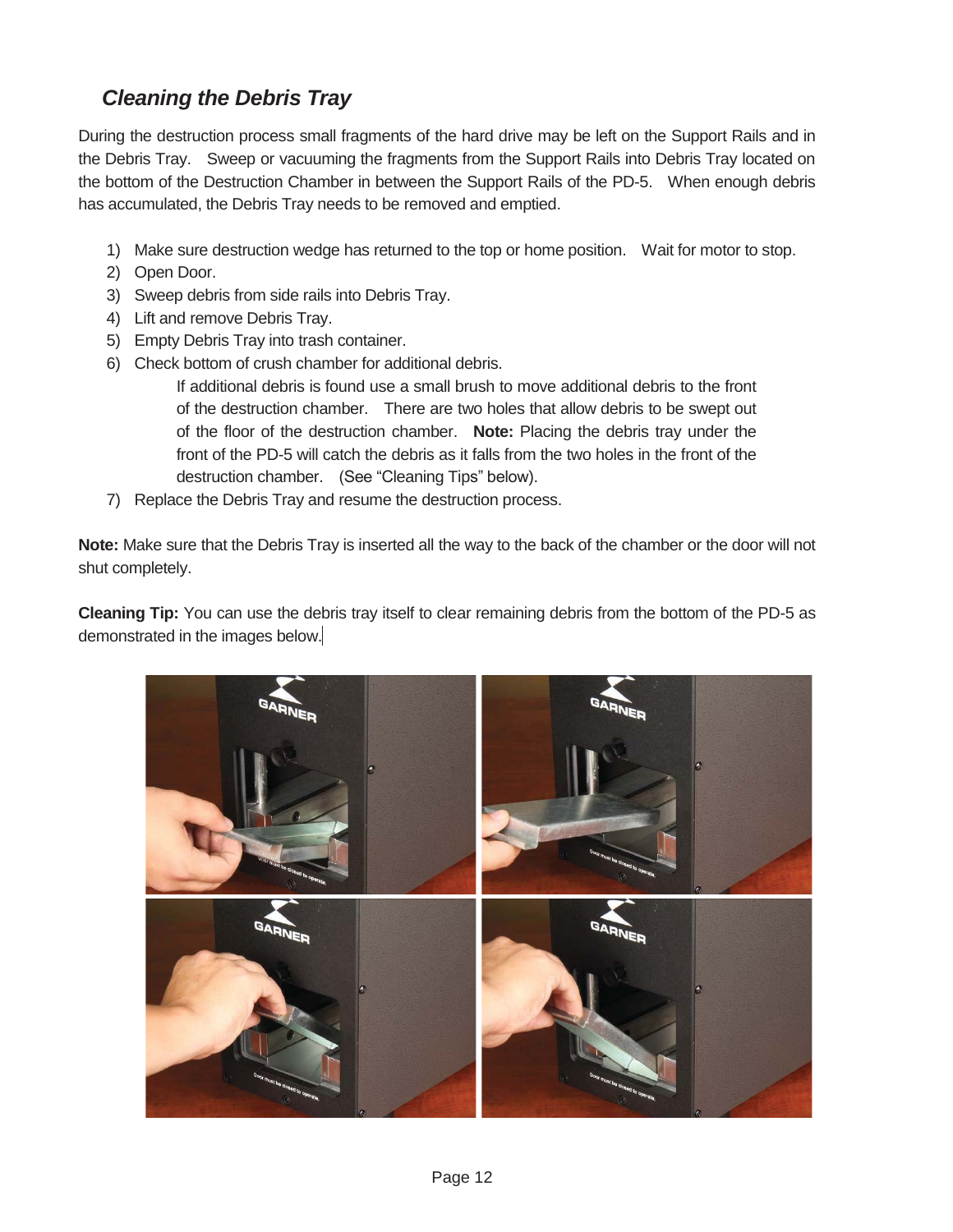## *Periodic Maintenance (Every 10,000 cycles)*

## NOTE: BEFORE PERFORMING ANY MAINTENANCE ON THE PD-5, TURN THE UNIT OFF AND UNPLUG THE POWER CORD FROM THE ELECTRICAL OUTLET.

#### **Greasing the Drive Shaft**

Remove the left side of the PD-5 by removing 11 screws with a T-20 torx driver. Locate the knurled brass knob and rotate ½ turn clockwise. This will automatically apply grease to the drive shaft.



#### **Greasing the Vertical Crusher Slide Rails**

Lift the door and apply a small coat of white lithium grease on each vertical crusher slide rail with a Q-tip. Spread until a thin layer of grease coats the entire rail. Repeat on each of the four rails.

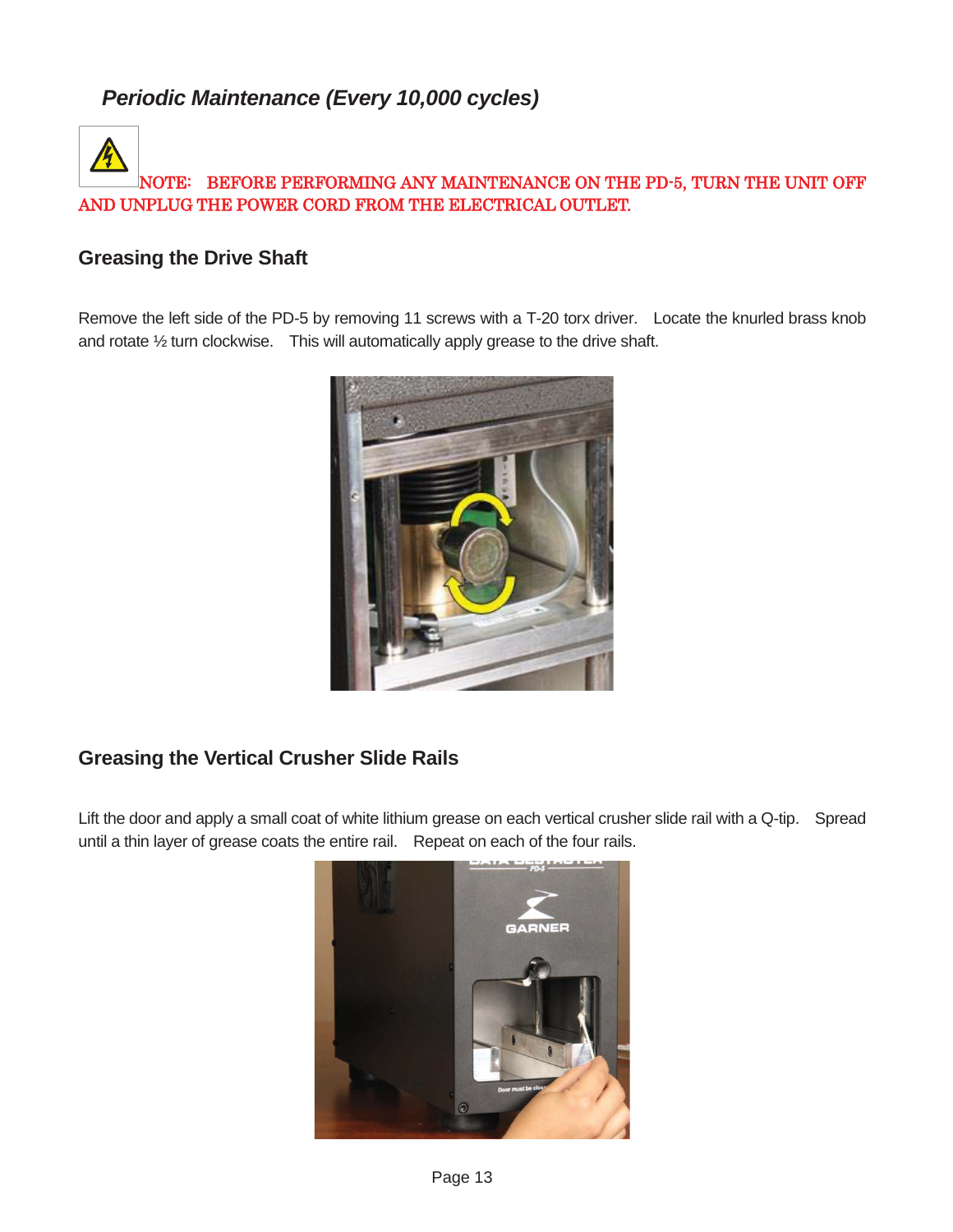#### **Cleaning the Air Filters**

Remove the side air filter housing by hand and clean any major debris off foam filter. Use canned-air to blast any dust or debris from filter. Replace foam filter in plastic housing and firmly reattach to side panel by ensuring all 4 plastic tabs securely latch to adjacent filter frame.



#### **Inspecting/Cleaning Exhaust Exit Fan**

Inspect the rear panel of the PD-5 to ensure exit fan is free of dust and debris. If any dust or debris is found, clean/remove it from fan assembly.

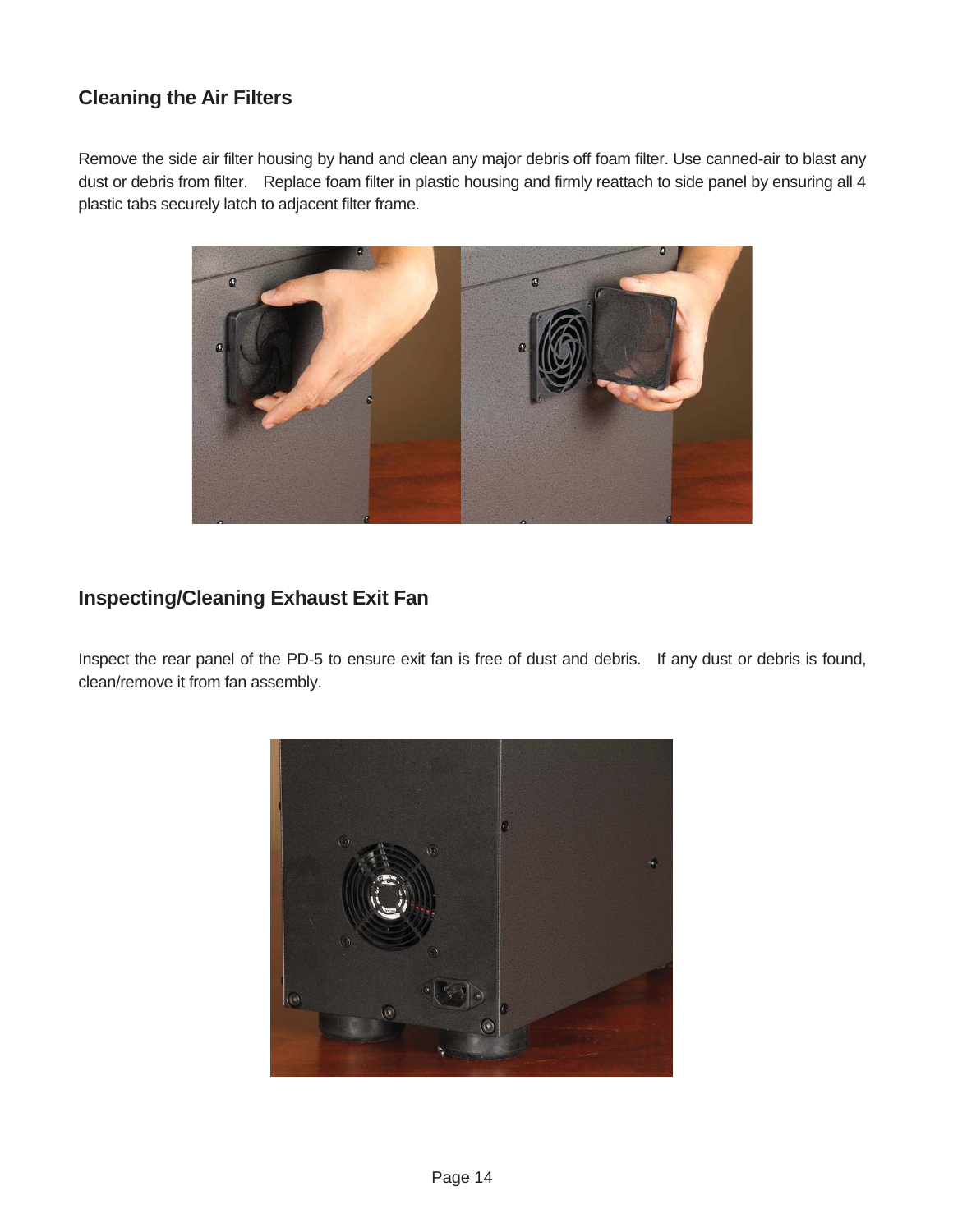#### **Parts List**

| <b>Part Number</b> | <b>Description</b>           |
|--------------------|------------------------------|
| 2500-091B          | Rail, door slide             |
| 2600-013           | Fan, 24vdc                   |
| 2600-014           | Filter assy                  |
| 2600-015           | Finger guard, fan            |
| 2825-278           | Bolt, shoulder 3/8 dia .75   |
| 2825-289           | Knob, plastic                |
| 2825-294A          | Tray, debris                 |
| 335-0010           | Fuseholder, 3AG              |
| 356-0001           | SS Relay, 240VAC 40A         |
| 3500-059B          | Gear, 48 tooth               |
| 3500-060E          | Gear, 16 tooth               |
| 3500-064E          | Shaft, gear                  |
| 3500-066D          | Gear, spur 60 tooth          |
| 3500-068           | Motor, 110/115               |
| 4000-007           | Power Supply, 90-264VAC      |
| 4300-026           | Fuse, 10A 250V slow blow     |
| 4075-270H          | Manual, operation PD-5       |
| 4500-023           | Relay, SS SPST 5A            |
| 4700-045           | Resistor, R5 50W             |
| 5100-001           | Pushbutton switch            |
| 5100-034           | Switch, power rocker         |
| SA1400-216B        | Rail, crush chamber          |
| MS2400-058C        | Rail, media support          |
| SA2500-059B        | Plate, compression           |
| MS2400-059B        | Screw, acme                  |
| MS5400-006B        | Wedge, media destroyer       |
| SA1400-215C        | Plate, crush chamber side    |
| SA1400-258B        | Door, crush chamber          |
| SA1700-205D        | PCB, main control populated  |
| SA1700-206B        | PCB, control panel populated |
| SA1700-207G        | PCB, chamber sense           |
| SA2400-060B        | Bar, media stop              |
| SA2400-062C        | Rail, bumper                 |
| SA2500-090B        | Bracket, index cntr          |
| SA3500-070C        | Index card, motor            |
| SA6000-085A        | Harness, wiring PD-5         |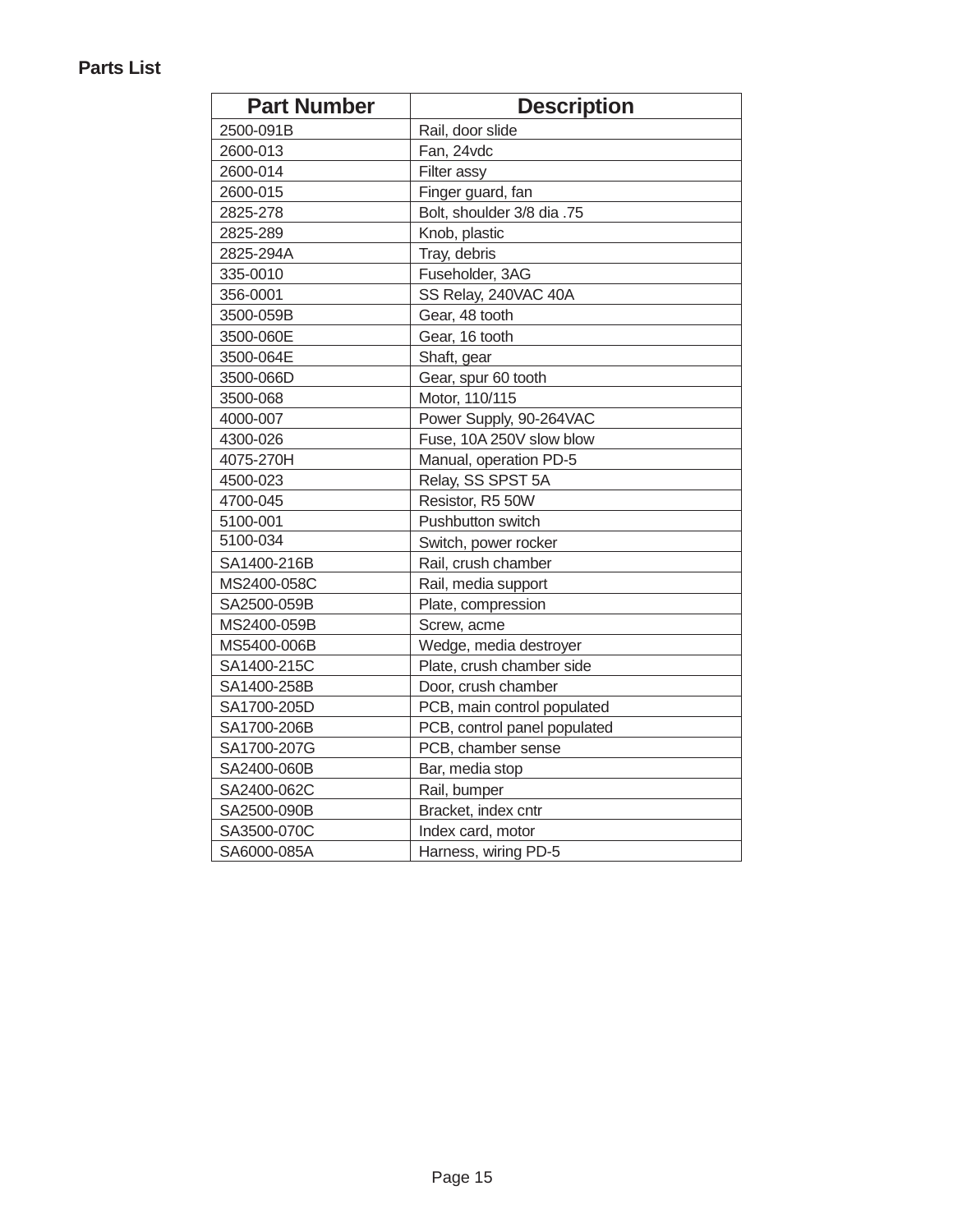$\overline{a}$ 

| <b>Power Supply</b>                   | Standard Factory Setting: 120V ±5% 50/60 Hz            |
|---------------------------------------|--------------------------------------------------------|
|                                       | Field Selectable: (100-240V) (50 or 60 Hz)             |
| <b>Power Consumption</b>              | 1.5A Operating, 7A MAX @ 120VAC                        |
| <b>Cycle Time PD-5 Standard Model</b> | Full Cycle: $\sim$ 20 seconds                          |
|                                       | Destroy Cycle: ~ 10 seconds                            |
| <b>PD-5 Standard Model Capacity</b>   | 2.5" and 3.5" Hard Drives.                             |
|                                       | Disk drives up to 1.66" high.                          |
|                                       | Two 1" high standard hard disk drives.                 |
|                                       | Up to eight laptop hard disk drives.                   |
| <b>Operating Environment</b>          | 41°F - 104°F (5°C - 40°C), Humidity: 10 to 80%         |
|                                       | (Non-Condensing)                                       |
| <b>Physical Weight</b>                | <b>PD-5:</b> Net 72 lbs. (32.66Kg)                     |
|                                       | <b>Case: 23 lbs. (10.43 Kg)</b>                        |
| <b>Shipping Weight</b>                | 82 lbs. (37.19 Kg)                                     |
| <b>Physical Dimensions</b>            | <b>PD-5:</b> 18.0 in. (L) x 7.0 in. (W) x 14.5 in. (H) |
|                                       | <b>Case:</b> 17 in. (W) x 24.5 in. (L) x22.5 in. (H)   |
| <b>Shipping Dimensions</b>            | 24 in. (L) x 12 in. (W) x 20 in. (H)                   |
| <b>Warranty</b>                       | 1 Year Parts and Labor Limited Warranty                |
| <b>Duty Cycle</b>                     | Continuous*                                            |

\* Ambient temperatures above 75 degrees F will have an effect on duty cycle.



The World Leader in Data Elimination

10620 Industrial Ave. Suite 100 Roseville CA 95678 (916) 784-0200 (800) 624-1903 www.garner-products.com